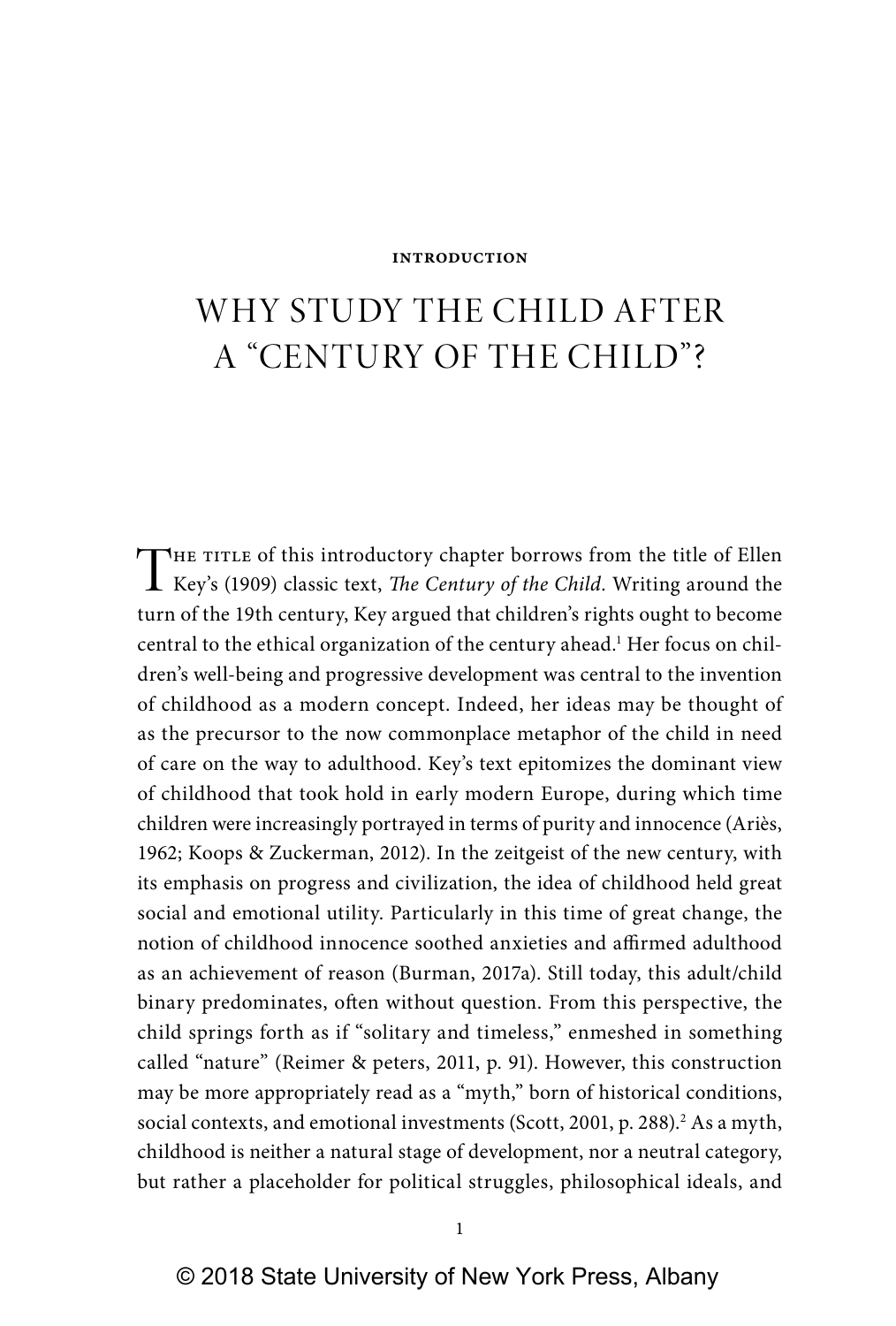social anxieties that reflect the preoccupations of adults (Ariès, 1962; Gelman, 2003; Koops, 2012).

The myth of childhood continues to drive ideals about what it means to be human and what we ought to strive for in humanity's name (Wall, 2010). As Mavis Reimer and charlie peters (2011) observe, "children represent or should represent the best of what it means to be human" (p. 89, emphasis added). And yet, idealizations tend to forget the particularities of history and the elusive qualities of meaning. On this point, David Buckingham (2000) reminds us: "Childhood is historically, culturally and socially variable. Children have been regarded—and have regarded themselves—in very different ways in different historical periods, in different cultures and in different social groups" (p. 6). The issue is not just that children live in varying ways in different times and places, but that "culturally and historically changing images of children" symbolize social norms and ideals that masquerade as universal and natural (Koops, 2012, p. 5; Taylor, 2013).<sup>3</sup> For Diana Gittens (1998), social norms authorizing a seemingly universal experience of childhood white out "the very different life chances that exist between children born of different genders, classes, ethnic groups, family-households, religions and nations" (p. 3). Working against universalism, Gittens (1998) reminds us that there is no "one child," but rather particular children who are mediated through the lens of the unequal social world, making the concept "more complicated than it seems" (p. 3, original emphasis).

Childhood beyond Pathology begins with the idea that there is still much to be said about the figure of the child, but not with a view to uphold cultural myths and universalized assumptions that flatten differences and fabricate a more powerful position of adulthood. Rather, childhood and adulthood are shifting signifiers that converge in more ways than one. Just as children regularly articulate good reasons for what they do (Matthews, 1996), and just as they navigate complex personal, social, and economic contexts (Koops, 2012), adults are also subject to the vulnerability of not knowing, mistaken ideas, infantile theories, and unreasonable courses of action (Britzman, 2009). In this book, childhood is a relational concept that makes the very thought of adulthood possible, even while exposing the blurry lines between these two ideas. "Development," as psychoanalyst Margot Waddell (2002) writes, "runs unevenly" (p. 4). Because the unconscious "knows neither time nor space," the adult and child self can be difficult to hold apart (Burman, 2013,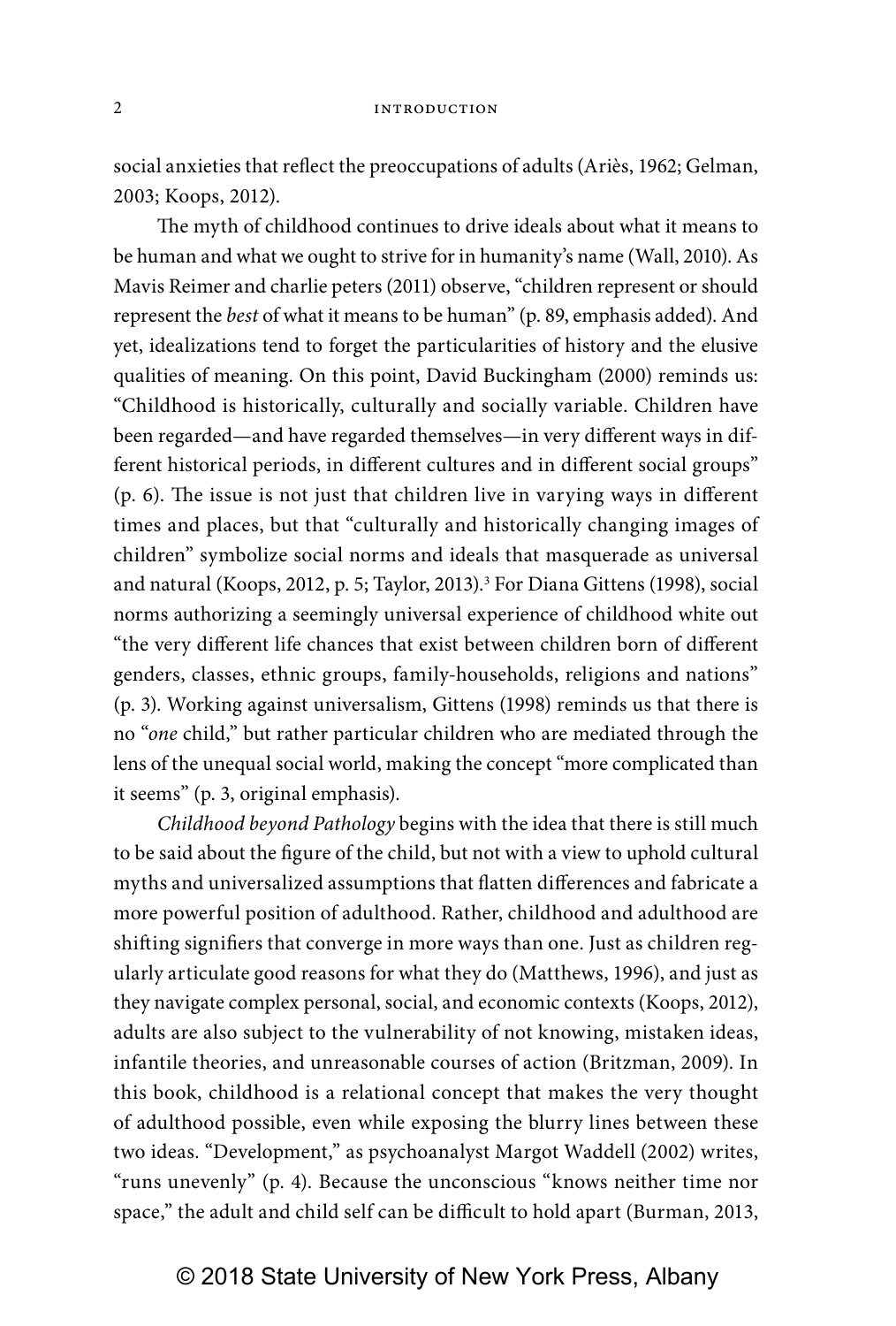pp. 62–63). Just as adulthood becomes a site for the child's projections of a future, adults can be telegraphed back to old scenes of childhood as if no time has passed.

Despite the overlap between child and adulthood, I also maintain, with Deborah Britzman (2015a), that "childhood looks different to those who are 'children-no-longer'" (p. 143). From this perspective, adulthood signifies a vantage point from which to reflect on the historical, social, and emotional forces that shape the meaning of childhood as both a category and an experience. This is hard reflective work, in large part, because of the adult's overfamiliarity of children and childhood. As Anna Davin (1999) reminds us, we can feel too sure about what it means to be a child because "[w]e have all been children; we all know children; some of us have had children, brought them up or taught them" (p. 15).<sup>4</sup> This is why Sandra Chang-Kredl and Gala Wilkie (2016) position early years teachers "in the difficult- to- access spaces between the conscious and the unconscious, between the adult self and the child self, and between the symbolic child and the actual child" (p. 318). For these theorists, the question is how to disentangle teachers' "inner experiences of childhood" from the children they teach "in order to detect and perhaps interrupt unconscious links with our pasts" (p. 318). The hope is that such disentanglements can transform teacher memories from sources of "bias" and "distraction" into points of "guidance" and "insight" (Lawrence-Lightfoot, 2003, p. 5). Childhood beyond Pathology maintains that the capacity to look behind the scenes of seemingly neutral experiences and self- evident realities is a worthwhile challenge that marks the beginning of thought, charging all of those who theorize, work with, and/or teach children to continually examine the meaning of childhood in relationship to history, to social context, and to ourselves.

I came to this project in the context of my work with new and experienced teachers in the Faculty of Education at York University where I teach courses on child development, the history of education, and childhood studies. Invariably, both graduate and undergraduate students come to my classes with concerns about children who depart from the image of the idealized child. Our conversations focus on the meanings and possibilities of access, justice, and equity amid institutional demands that push for the standardization of learning and development. These discussions challenge the tendency of education to flatten the social and political factors shaping children's lived experiences as well as the emphasis of psychology on the "individual," when, my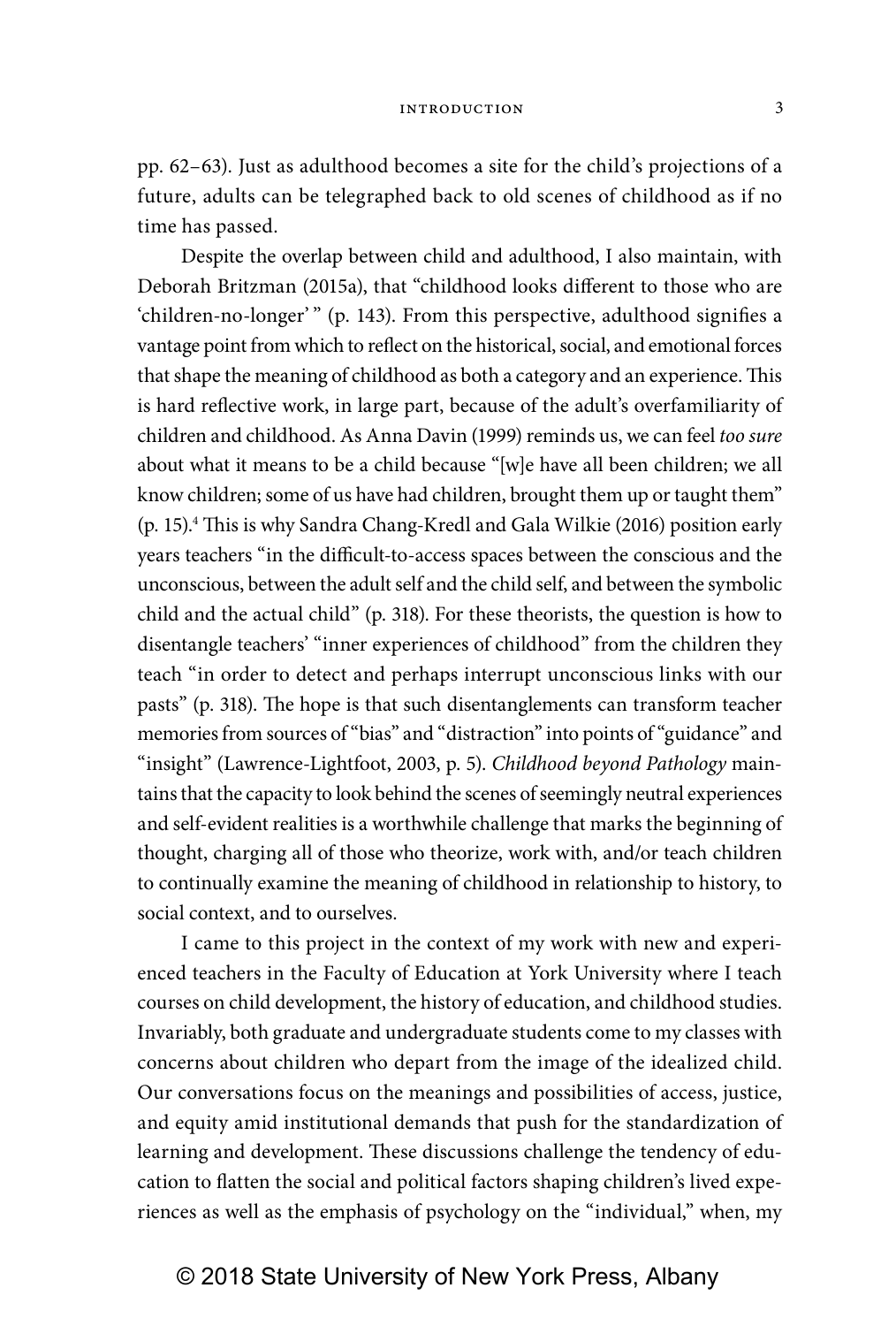students rightly argue, it is society that needs to change. In this context, our discussions stall on a paradox; on the one hand, students identify and critique the limits of psychological discourse. Drawing from their experiences in schools, they note how psychological categories open a floodgate of procedures and practices that unjustly construct the individual child as a problem or deficit to correct. It is this heavy hand of categorization that my students, and I, reject. On the other hand, they also note of school contexts a fear of emotional life producing a dearth of vocabulary with which to represent its complexities beyond pathology. It is this vocabulary that they crave, that we try to create together over the course of study, and that I seek to extend further in the pages of this book.

Childhood beyond Pathology examines five child figures from the perspective of those who are children-no-longer—theorists of childhood, authors of young adult and adult fiction, clinicians, and teachers—to speculate about the inner work of growth as impacted by the social and historical world. Through each figure, I lift up for examination the metaphors, social categories, and cultural myths impacting how childhood is constructed, what it means to be a child, and who gets to have a childhood at all. I read each figure as an archive of arguments, with a focus on how debates over children affect major categories of development and diagnosis, and at times break these categories down. This book is not about children's experiences per se but about how adults affect conceptualizations of childhood in arguments over how to theorize, teach, and treat their development. Focusing on historical and contemporary debates, my aim is to open new conceptualizations of the child who oversteps or is cast outside of dominant trajectories circumscribing growth, learning, language, and being itself.

Conceptually, the book is organized around a central tension between psychology and history: two fields that, with Erica Burman (2017a), I read as linked. As a product of history, psychology is inextricably bound to prevailing cultural values, social anxieties, and material conditions of a given time and place. Childhood beyond Pathology therefore offers a theory of childhood as constituted by histories of debate and contextual relations that disrupts largely Western claims about development purporting to "operat[e] outside the confines of time and space" (Walkerdine, 1993, p. 465). Here, I stay close to Julia Kristeva's (1995) call "to include social history as one of the elements of organization and permanency that constitute psychical life" (p. 28, original emphasis).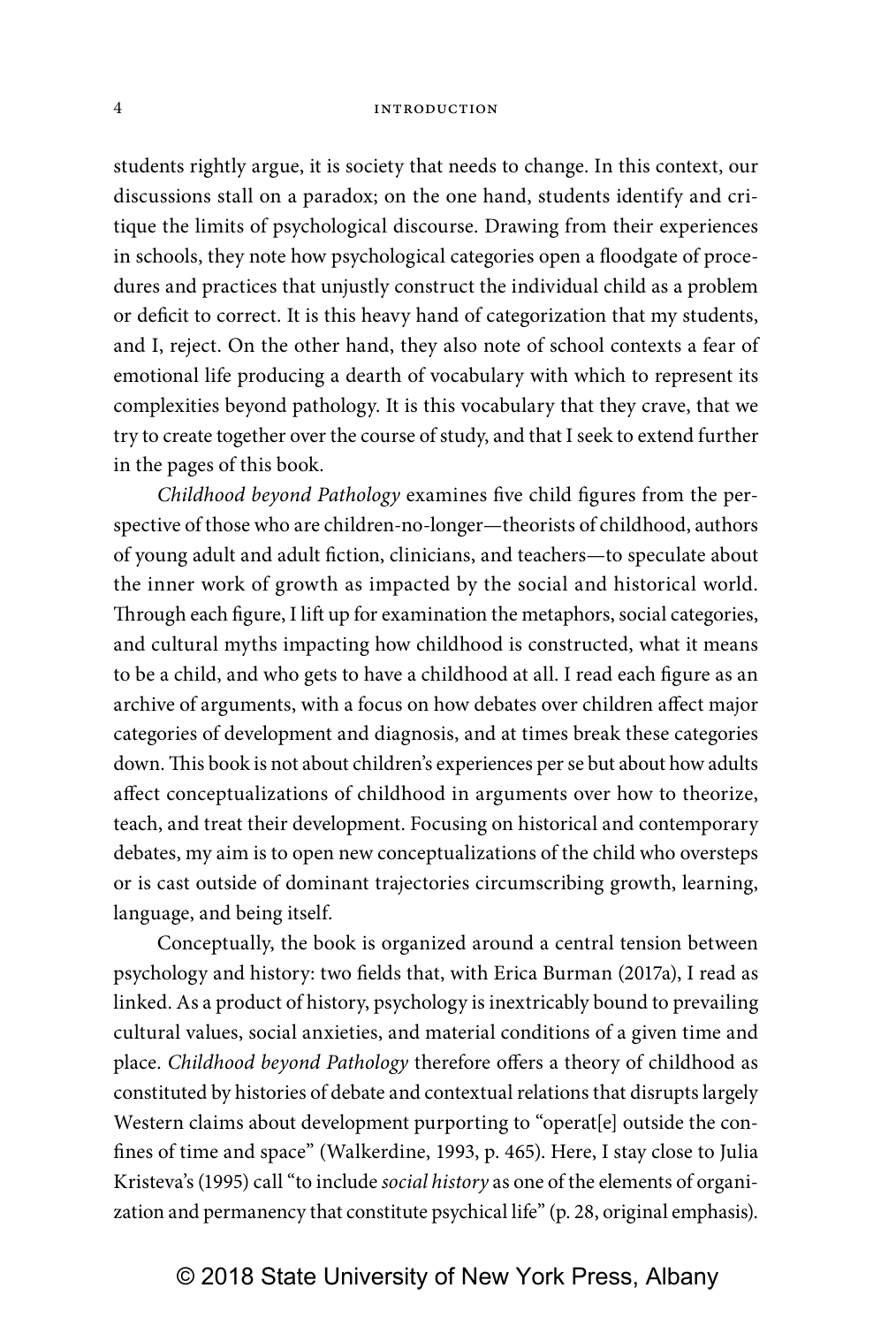As an element of psychical life, I further speculate about how the meanings of social and historical contexts are resisted, revised, and ever remade by the inner work of growth. My view of internal life is therefore populated by history and the "creative struggles" of people to act on and affect the social experiences we undergo (Lifton, 1974, p. 33). Putting psychology into history, and history inside the psyche, Childhood beyond Pathology examines the child figure as a cultural artifact that can help us understand the normative logics produced through discourses of development and diagnosis. But also, a study of the child—along with the debates over the meanings of this figure—can help us trace the influx of new vocabularies symbolizing the multiple ways we may create a meaningful existence in light of the histories we inherit.

My turn to the inner world is supported by a parallel turn to psychoanalysis as a theoretical framework. This pairing is intuitive, but also historically situated. The century of the child, as Key imagined it, is also the century of psycho analysis (Benzaquén, 2004; Kidd, 2011; Rose, 1992; Steedman, 1995). This was a time when the child came to personify, in miniature, the mysteries of the modern adult self (Rose, 1999). As Adriana S. Benzaquén (2004) explains,

The modern concept of self—which took shape throughout the nineteenth century and was formalized in early twentieth- century psychoanalysis—is grounded in a distinctive view of childhood as the depths of historicity within individuals. Childhood is entangled with the adult's present identity because the interiorized self, the sense of self within, is perceived as internalized memory of the past, the outcome of a personal history. (p. 36)

A symbol of "the interiorized self," the twentieth- century child figure stood as evidence of linear temporality and so became an "antidote" to the anxieties of modern existence (Benzaquén, 2004, p. 46). Because of the fact of the unconscious, however, the child figure also symbolizes a kernel of the unknown. It is this last idea that drives my inquiry, for as much as the child offers a security blanket for adult uncertainties, the child figure is also symbolic of all that is elusive about being and becoming, particularly if we admit the unconscious at the core of inner life. The interiorized self that the psychoanalytic child surfaces is conflictive, recursive, at times regressive, and comprised of imaginative leaps. It is not determined by social discourse, but rather comprised of surprising tensions, agencies, and relations at work in particular contexts.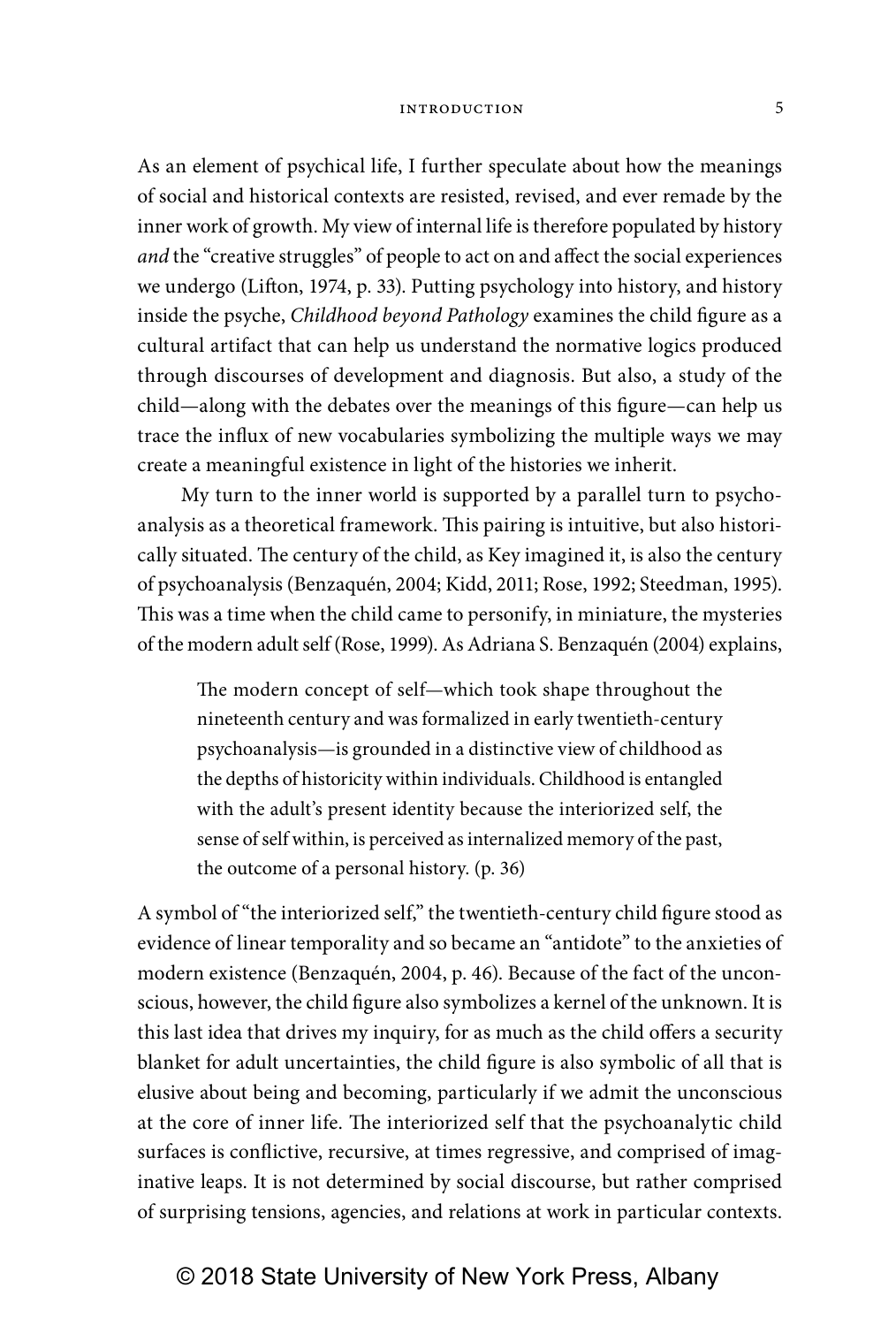The psychoanalytic child is an archive of the "[u]nmeant events," representing something more complicated about existence than can be settled in the language of linear time undergirding categories of development and diagnosis (Britzman, 2015a, p. 129).

Taking conflict as my starting point, I ask, drawing from Avery Gordon (1997), what it can mean to grant a "complex personhood" to adults and children in their efforts to make sense of what life is for and what it can mean to live well together and alone (p. 4). Complex personhood takes as axiomatic that, as Gordon (1997) writes, "life is complicated" (p. 4). This means that people's lives, including those we don't understand or agree with, are both ordinary and packed with "subtle meaning" (p. 5). Complex personhood therefore means, citing Gordon (1997),

that all people (albeit specifically and specificity is sometimes everything) remember and forget, are beset by contradiction, and recognize and misrecognize themselves and others. . . . that people suffer graciously and selfishly too, get stuck in the symptoms of their troubles, and also transform themselves . . . that even those called "Other" are never never that. (p. 4)

From the vantage point of complex personhood, the experience of being is socially situated, open to contradiction, and interpretive: catchable by speculation, inference, and effect. Complex personhood means that race, class, gender, sexuality, and ability moor identities even while people, including the person who is a child, embody intersections that exceed any singular expression. Complex personhood grants every subject a capacity for conflict, divergence, and multiplicity as the ground of human existence, and not its exception.

Such complexities concern this book, and orient my pursuit of two related questions: How can we theorize psychical complexity through a study of childhood representation? And how can we represent psychical life, annexed as it is by both pleasure and pain, without pathologizing emotional experience? These questions encapsulate one of the major contributions of this book, which is to examine ruptures of the inner world as the ordinary ground of growth "not targeted by pharmacology" (Kristeva, 1995, p. 40). In relation to this last claim, John Forrester (2017) offers a helpful distinction between psychoanalysis and its "sister discipline" of scientific psychology that is important to my approach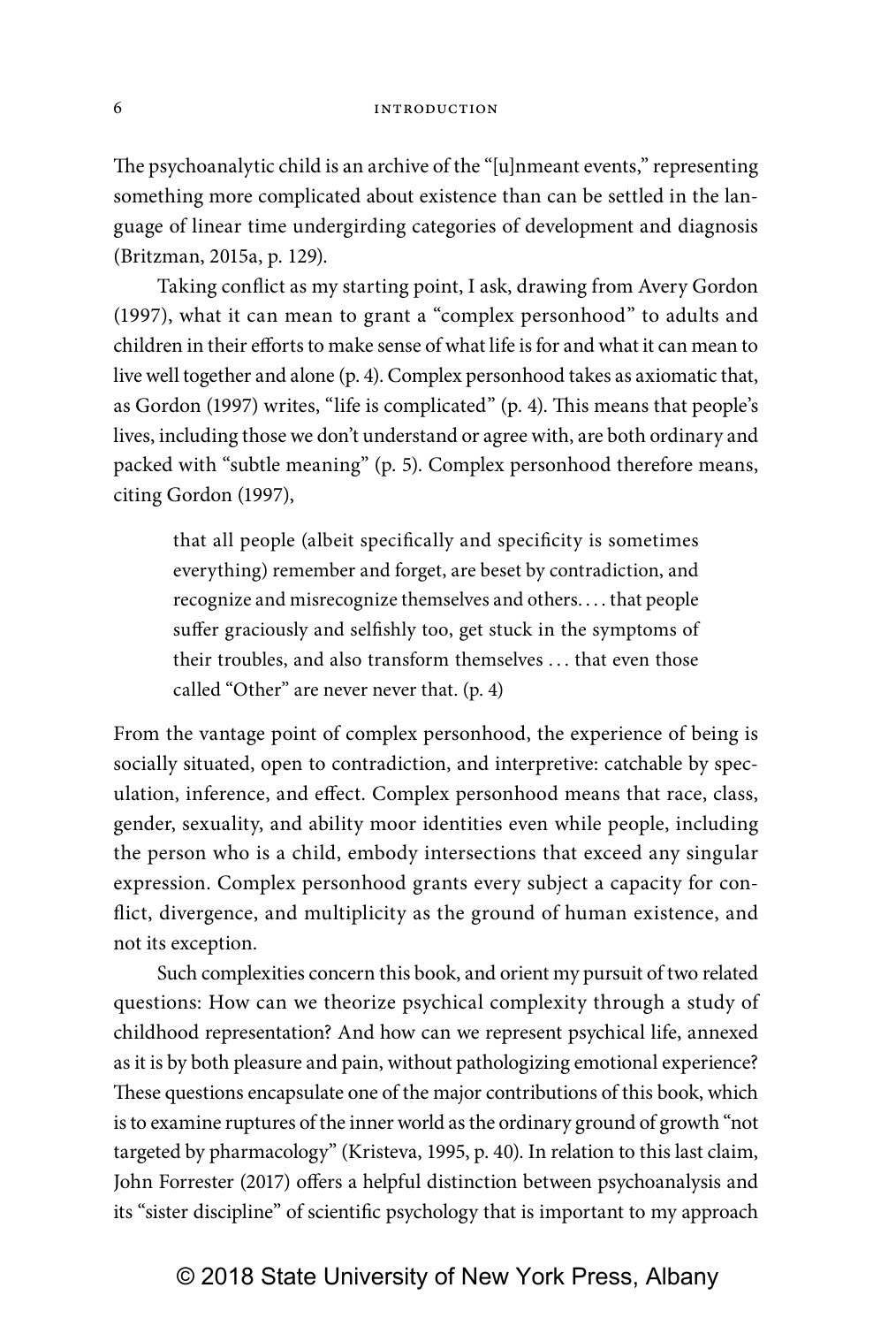in this book (p. 4). While both are products of modernity, scientific psychology builds normative claims based on what is deemed statistically significant for "a number of individuals" (p. 4, original emphasis), and so equates all that is uncommon with abnormality, deviance, and deficiency. Psychoanalysis, by contrast, works the other way around, in Forrester's (2017) words, by "giv[ing] an account of the divergences, the detours, [and] the idiosyncrasies" of the mind as primary and as lived in varying degrees by each one of us (p. 11).<sup>5</sup>

Britzman (1998) finds something ethical about the psychoanalytic regard for idiosyncrasy, particularly in the historical context of dictatorship in which Sigmund Freud carried out much of his work. As Adolf Hitler's Nazi Germany exploited science to install its racist program of genocide, Freud took the side of humanity. "In its refusal to ground the study of human suffering in the eugenics of science," Britzman (1998) argues, "psychoanalysis can be considered one of the first antiracist sciences in Europe" (p. 101). That is, Freud dared to show us what is ordinary about mental pain in his study of the "psychopathology of everyday life," beyond its attribution to others under the rubric of mental illness, strangeness, or sickness (Britzman, 2015a, p. 139).<sup>6</sup> Psychoanalytically, suffering "is not foreign to any of us"; rather, it takes as foundational that we live with significant losses that are uniquely felt and historically endowed (Taubman, 2017, p. 99). From a psychoanalytic point of view, the problem is not suffering itself, but the disavowal of this quality of experience in statistical measures used to justify, in the name of science, oppressive practices leading to the most devastating social exclusions.

The child figures of this book confront readers with idiosyncrasies of growth that animate "the return of that which has been repressed" in the language of development and diagnosis (Boldt, Salvio, & Taubman, 2006, p. 3). They travel detours and open divergent corridors of growth, inviting readers to confront "another form of knowledge" that encodes desire, fantasy, conflicts of love and hate, ambiguity, and ambivalence (Kristeva, 2001, p. 40, original emphasis). With Steven Bruhm and Nat Hurley (2004), I show how psychoanalytic knowledge, "with its emphasis on the unconscious, on the play of fantasy, and on the vicissitudes of desire—can help to complicate the stories that circulate as 'truth' in the therapeutic enterprise" (p. xxi). The child figures under investigation in this book bring into view a complicated story of existence that progressive constructions of development might rather forget: that we are born radically susceptible to the other; that we "learn before we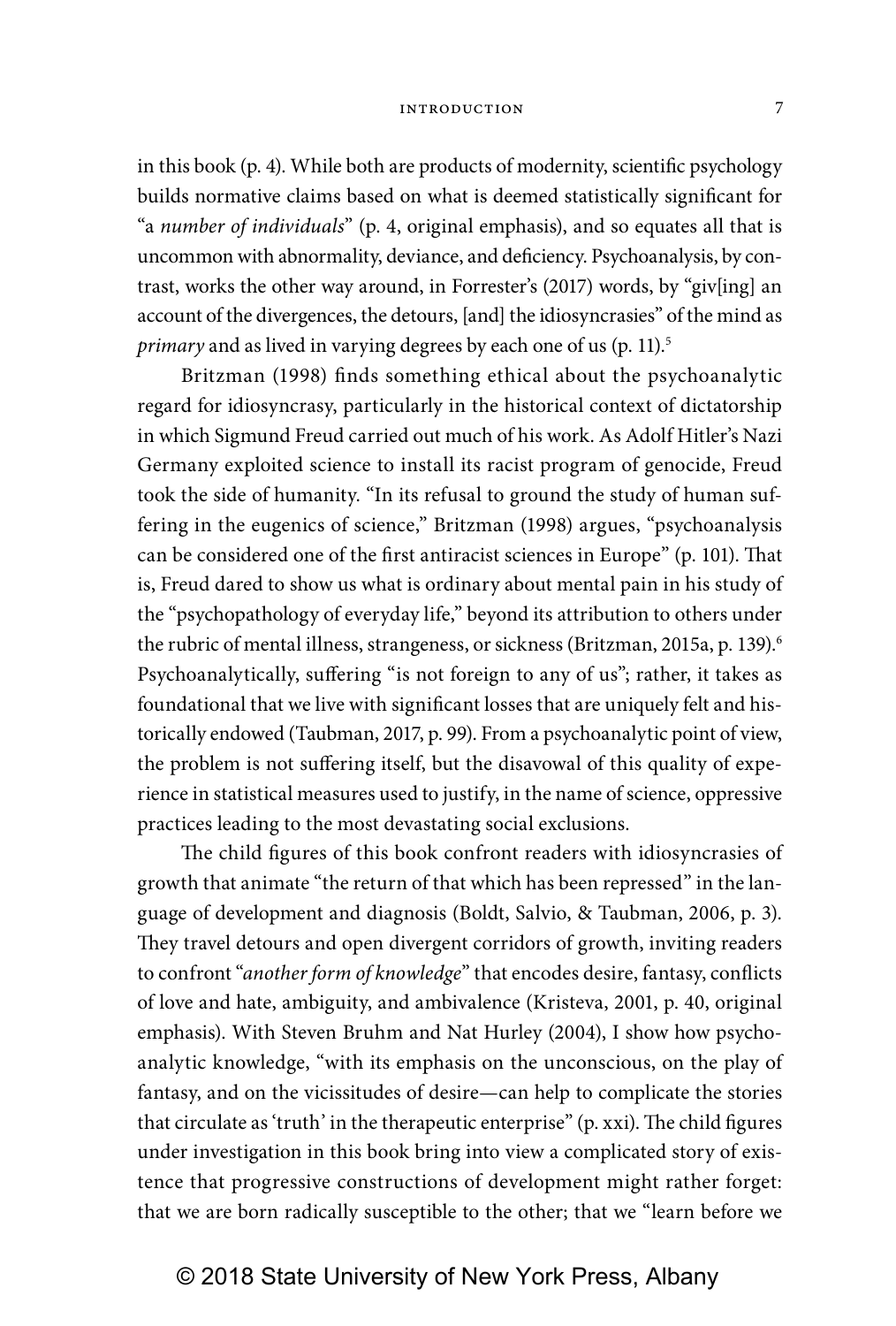understand" (Britzman, 2010, p. 47), that meaning exceeds our capacities to represent it; and that we are subject to injury, and to injure others by virtue of relationships that bind us together and that are continually open to breakdown (Butler, 2004a). A key argument of this book is that the child figure may return us to precisely these vulnerabilities, particularly as they emerge in encounters with representations of childhood disrupting the expectable metronome of linear time. Through psychoanalysis, Childhood beyond Pathology offers an exegesis of growth that is alloyed with the disturbing vicissitudes of conflict and desire too often constructed as something to correct, treat, or prevent.<sup>7</sup>

As it signifies in this book, childhood is a tumbleweed concept.8 The children featured arrive with surprising questions and ideas; they show up in unexpected places and pick up all kinds of matter along the way. Never static, the children populating the pages to come wander, take action, bump up against obstacles, and find new direction, just as do adults' ideas about them. My use of the tumbleweed metaphor unmoors hardened assumptions of childhood as a fixed stage, and instead examines shifting ideas at work in debates over how children should be treated, what they might know, and who they should become. Across a range of sites, I show how childhood is constituted by the stories adults tell, and in turn, how these narratives impact the lived lives of children. As Valerie Walkerdine (1993) argued almost two decades ago, the language we use to describe, theorize, and represent childhood has material effects and shapes lives. "Something real," Walkderine writes, "is produced out of a fiction" (p. 454). Because we cannot get outside of discourse, the implication is not, however, that we ought to replace bad fictions with good truths about the "real" child. The implication is that we examine the stories we tell for what they can and cannot say, with attention to the ways in which both told and untold stories impact how children are represented and received.<sup>9</sup>

The particular brand of psychoanalysis that concerns this book is not, then, the " 'normative' side" (Kristeva, 1995, p. 34) that aims "to guide patients toward social success" or, alternatively, to blame those who somehow fail to follow the course (Kristeva, 1995, p. 29). Childhood beyond Pathology is rather an inquiry into the ways psychoanalysis counterbalances the "authority" of expert knowledge with the communicative value of the "transgression[s]" of inner life (Kristeva, 1995, p. 35).10 In light of this tension, I begin with the assumption that there is still much to be said about the inner life of childhood outside of the frame that can only understand its normative figurations or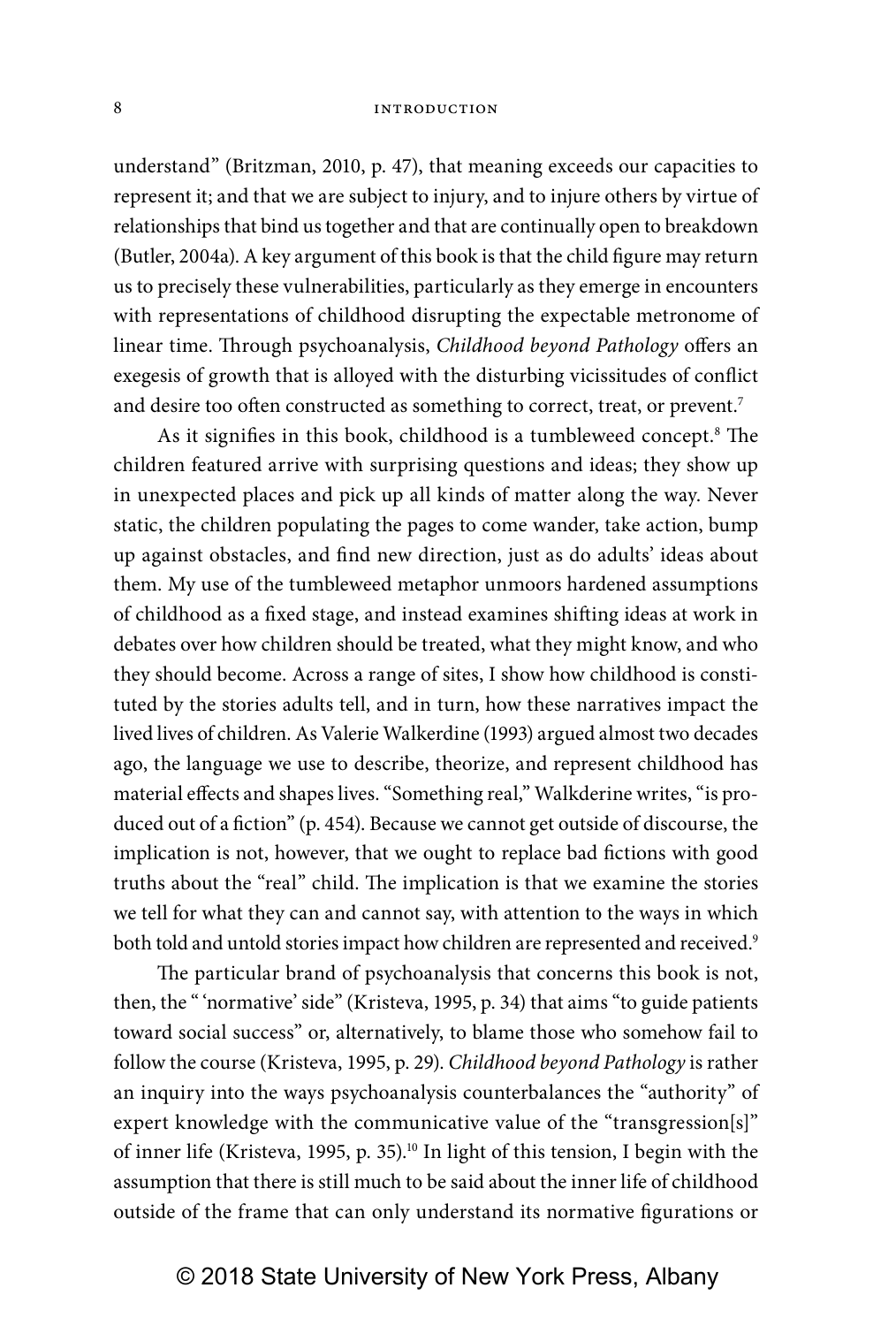failures. Indeed, I am not alone in this effort. Scholars of critical psychology, childhood studies, early childhood education, and queer and feminist theory have a long history of regarding divergences of growth as symbolic of a wide repertoire of human experiences that are otherwise repressed inside social norms. It is to their work that I turn next in order to contextualize my effort to examine and expand the emotional, social, and historical conditions delimiting the meaning of childhood. By bringing together these fields, my study positions childhood as a problem of entering into a world that is older and earlier than one's own existence while also representing the creative processes needed to embody a meaningful sense of the self in relation to inherited legacies.

### CRITICAL, RECONCEPTUALIST, AND QUEER THEORIES OF CHILDHOOD

The field of childhood studies may itself be read as a tumbleweed concept, born of intersecting fields including history, critical psychology, anthropology, sociology, philosophy, the humanities, and educational theory (Burman, 2017a; Koops, 2012). Its beginnings are critical, emerging from the poststructural turn that reads the child against the grain of modern psychology's insistence on "nature," focusing instead on the discursive effects of social and political formations (Burman, 2017a; Koops, 2012; Steedman, 1995; Walkerdine, 1993). Both Walkerdine (1993) and Burman (2017a) show how the rise of scientific psychology took the child as a miniature specimen to confirm its enlightenment project purporting to track the progressive nature of development toward reason. As a resource for the modern project, where democratic states required self- governing subjects, "the developing child" became "an object of study and intervention" through which power came to be secured through expert knowledge (Walkerdine, 1993, p. 453).<sup>11</sup> Even the liberated scenes of child- centered education of 1960s and '70s North America should be understood for their implication in the reproduction of unequal power. In this context, the teacher became an expert by proxy (Harwood, 2006; Langford, 2010). As Walkerdine (1993) writes, "the teacher's gaze was a calculating and classificatory gaze which ... produced the very object it claimed to describe" (p. 454). Walkerdine further shows how, in the name of nature, the developmental ideal of progress secured the power of the European middle class, which became split off from—even as it leaned on—conditions of unfreedom experienced by racialized and poor children. The costs of these constructions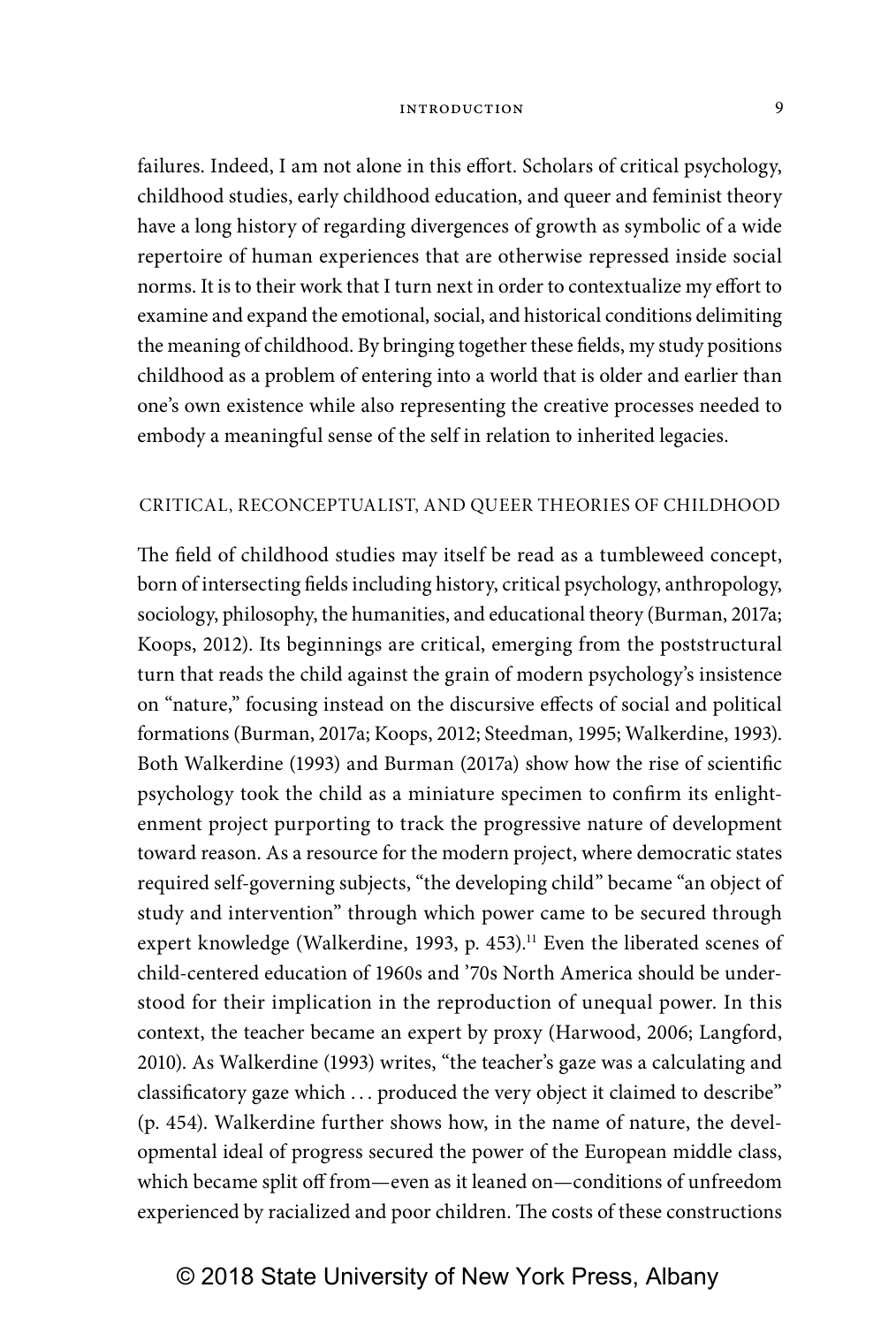are steep, and persist today, for they justify social exclusions that cast "the periphery in terms of the abnormal" and that collapse "difference as deficiency" (Walkerdine, 1993, p. 455).

The reconceptualist movement of early childhood education takes its cue from the aforementioned ideas to challenge the overreliance on developmental psychology in early learning contexts. Drawing from poststructural, posthuman, and postcolonial theories, reconceptualist scholarship has been central to the critical examination of normative frames of development as they cut up and shape notions of childhood, but also, as they cut out particular narratives from the reality they construct. As Veronica Pacini-Ketchabaw and Affrica Taylor (2015) argue, reconceptualist scholarship seeks to "unsettle early childhood education," exposing the ways in which the field "is neither culturally neutral nor politically innocent" (p. 2). In contemporary scenes of policy, pedagogy, and practice, reconceptualist theorists examine how seemingly universal stages of development, measurable learning outcomes, and developmentally appropriate practices naturalize the mythical norm of the white, male, middle-class, able-bodied, settler child that bars out of bounds divergence and relationality as the ground of learning and living a meaningful life (Blaise, 2005; 2014; Bloch, Swadener, & Cannella, 2014; Pacini- Ketchabaw & Taylor, 2015; Boldt & Salvio, 2006; Silin, 1995; Taylor, 2013; Tobin, 1997). Reconceptualist scholars decenter the child as the heart of early childhood education insofar as this little figure has come to signify modern ideals built on colonial legacies of violence exploiting people, land, and relationships. They rather underscore the relational qualities of becoming in world that is "bigger than us (humans) and about more than our (human) concerns" (Taylor, Blaise, & Giugni, 2013, p. 48). In this context, Mindy Blaise (2005) offers the term "postdevelopmentalism," which she uses to denote and ultimately encourage "alternative theoretical perspectives that question modernist assumptions of truth, universality, and certainty" (p. 3, original emphasis). From the perspective of postdevelopmentalism, education is not about measuring an individual child's "progress," but about working with children to question social norms, disturb conventional ideas, engage multiple relations, and secure social justice across intersecting differences (Blaise, 2005, p. 3).

Reconceptualist scholars therefore point to the ethical limits and social exclusions wrought by "theories about the 'natural' development of the assumed-to-be universal child" in early childhood contexts (Pacini-Ketchebaw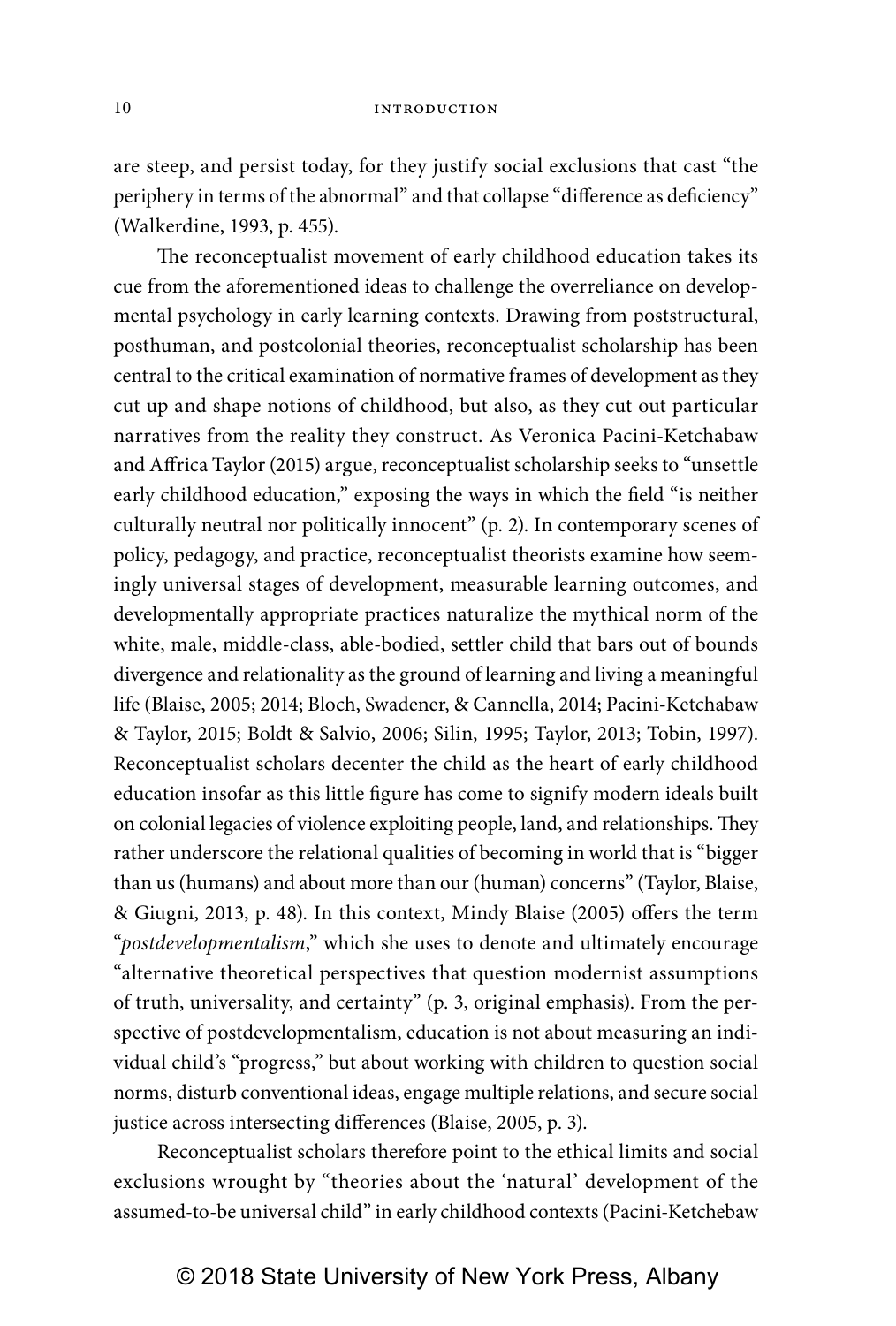& Taylor, 2015, p. 2). Jonathan Silin (1995) further links developmental theories to the pervasive aim of Western scientific knowledge to abstract meaning from messy uncertainties. For Silin, however, this lure of abstraction is defensive. In the image of the child moving toward objective outcomes, writes Silin (1995), "we seek relief for ourselves" from all that is uncertain about knowledge (p. 51). Silin (1995) suggests that the discourse of development may actually protect adults from all they do not know and do not want to know about the world, bolstering a fantasy of self- mastery that keeps out of bounds the anxieties that pulsate on the other side of this ideal. From the vantage of development, "the accomplishment of adulthood appears to be ever more complex and far from the haunts of early childhood" (Silin, 1995, p. 104). By casting the child in the shadows of the unknown, adulthood is fastened in the seat of autonomy and reason. For Claudia Castañeda (2002), too, the implied notion of the child as "not yet fully formed" installs an overly powerful theory of the adult in charge (p. 3), which is particularly captivating in uncertain economic, social, and political times (Pugh, 2009). If children are incomplete, they are "also malleable—and so can be made" in the image of adult desire (Castañeda, 2002, p. 3, emphasis added).<sup>12</sup>

In the contemporary scene of education, Debbie Sonu and Jeremy Benson (2016) further suggest that the trope of the incomplete child, who they describe as "quasi- human," fuels the making of a neoliberal subject (p. 231). This is a "high- speed" subject who, in Britzman's (2009) words, "must rush, become adept, flexible, and able to judge instant knowledge in terms of its use value, its applicability to real life concerns, and its prestige" (p. 42). Insofar as incompleteness signals such traits as flexibility, agility, and adaptability, the quasihuman child figure props up "neoliberal policies and practices" aiming to press the incalculable dimensions of human existence into neat and tidy units to be quantified and measured (Sonu & Benson, 2016, p. 243). While the idea of efficient learning may not itself seem like a problem, Sonu and Benson (2016) point to the ways that neoliberal practices "work on" rather than "with" the student, functioning to school humanity out of the child, and out of education itself (p. 231, original emphasis). Excluded from this neoliberal picture of education is any consideration of the "strengths and competence of the child in the present," that is, "beyond preparing the child to be 'ready' for the future" (Pacini- Ketchabaw, Nxumalo, Kocher, Elliot, & Sanchez, 2015, p. xiv, original emphasis). In this context, where "skills supplant ideas," and where knowledge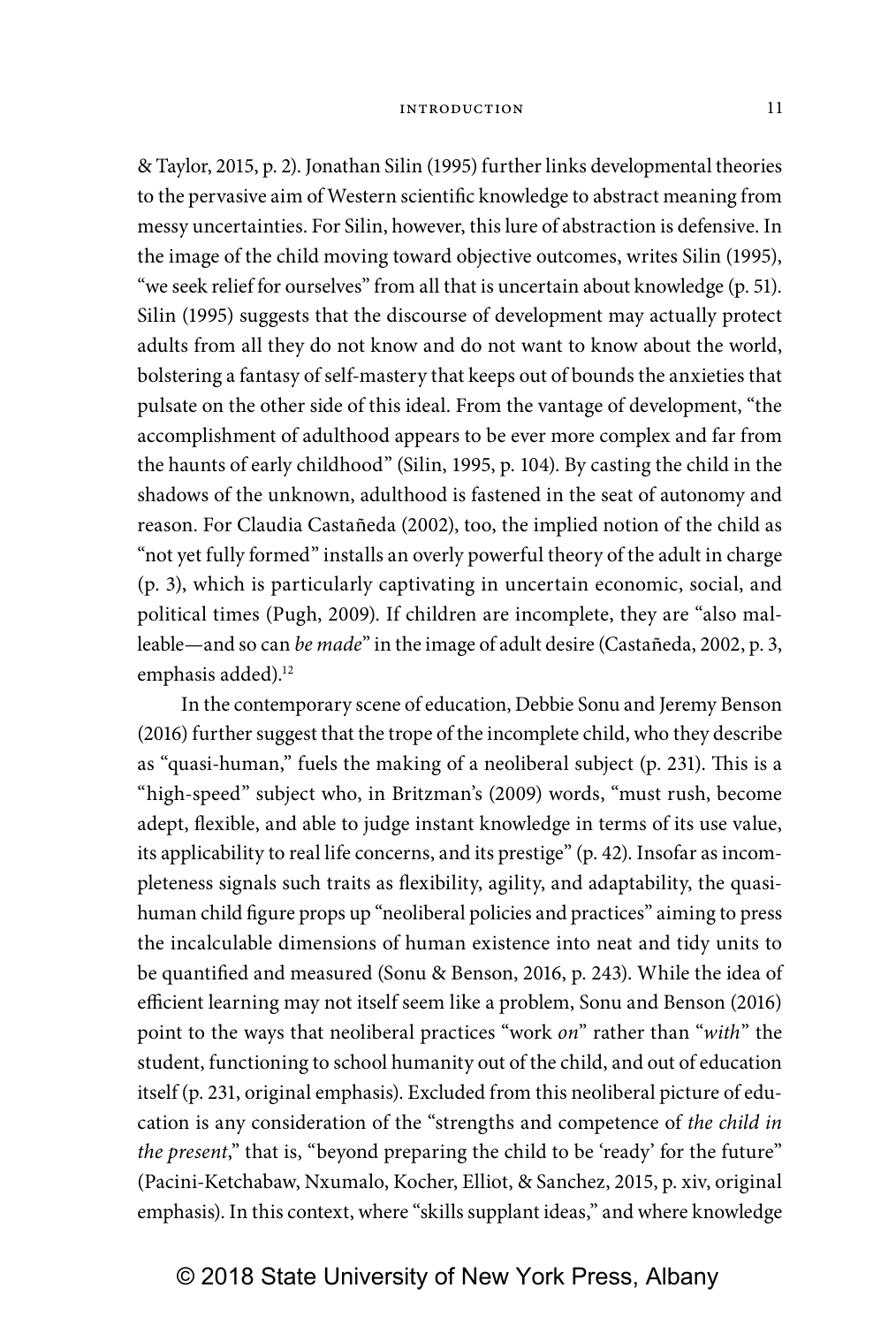is collapsed with an "avalanche of information," education loses its sense of the child as a site of epistemological, ontological, and ethical complexity (Britzman, 2009, p. 42).

All these theorists give us good reason to be skeptical of claims about child development, exposing how this idea has been used to reproduce unequal power relationships that subject children who depart from normative tracks of growth to peripheral categories collapsing difference with pathology. Together, they challenge the discourse of development for the way it fails to account for dynamics of power and privilege that position children unequally in relation to adults, to each other, and to the very category of childhood itself. In different ways, they explode purportedly universal laws of "nature" epitomized by the empirical child of developmental psychology, and rather read this very construction as a projection of modernity, colonialism, racism, neoliberalism, anxiety, and maleness (Boldt & Salvio, 2006; Britzman, 2009; Buck-Morss, 1975; Burman, 2017a; Cannella & Viruru, 2004; Farley & Garlen, 2016; Pacini-Ketchabaw & Taylor, 2015; Langford, 2010; O'Loughlin & Johnson, 2010; Silin, 1995; Sonu & Benson, 2016; Walkerdine, 1993).

Notwithstanding these social and political functions, the notion of the child also serves emotional purposes and investments. As Helen Penn (2014) writes, the child is both "symbolically central to our culture and psychologically crucial to our sense of self" (p. 2, emphasis added). That is, childhood is an adult construction and placeholder for lost wishes and regrets, which, while never fully recoverable, presents a second chance (Britzman, 2009). In their study of early childhood educators, for instance, Chang-Kredl and Wilkie (2016) find that teachers project personal memories onto children in the hope of securing "a positive continuation of the remembered child" that wards off the return of painful experiences (p. 314). As they write, the teacher "who felt alone and disconnected as a child, wants to now be the adult who provides connections with children" (pp. 315-316). For Sara Lawrence-Lightfoot (2003), these "generational echoes are double-edged" insofar as they can enhance empathy and understanding, while "at other times force an abrupt breakdown and impasse" when they presume too much (p. 5). Thinking psychoanalytically about these dynamics, Britzman (2009) reads the adult's investment in the child as a "curious insistence," because, at the level of the unconscious, "it suggests that our second chance does not belong to us" (p. 55, emphasis added). The adult's projection onto the child carries a tacit sense that "we are also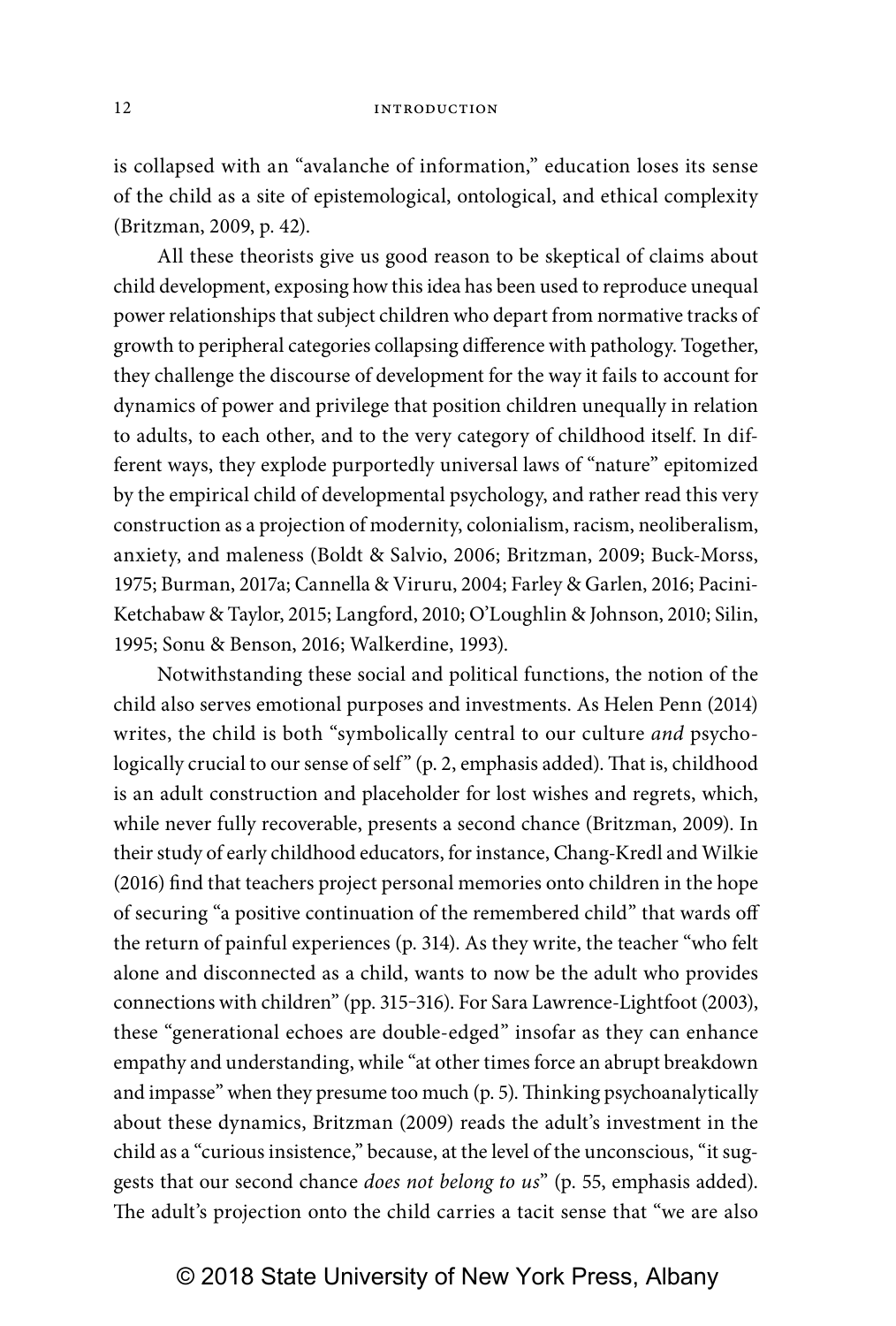responsible for making room for the new" (Britzman, 2009, p. 37). Such room for the new is, however, dependent on the adult's capacity to be open to the child they do not already have in mind.

In light of this last claim, scholars of childhood find good company in the humanities, where literary figures offer a means for thinking about childhood unleashed from the seemingly universal law of lockstep development. In literature, children leap off ladders and into queer places: rabbit holes, islands of misfits, and secret portals (Strong-Wilson, Yoder, & Phipps, 2014). Literary children may be read as fictional irritants to the normative frames of development that reconceptualist scholars deconstruct (Cocks, 2014; Bruhm & Hurley, 2004; Gilbert, 2014; Hurley, 2011; Kidd, 2011; Kincaid, 1998; 2004; Sedgwick, 1991; Stearns, 2015; Stockton, 2009). Kenneth Kidd (2011), for instance, argues that fictional work is oriented by the author's empathy for the nuances of the inner world, which is qualitatively distinct from the presumed expertise of psychological discourse. Literary children invite readers to sit with unconscious meanings that, when it comes to actual children, tend to usher in psychological interventions aiming to diagnose and resolve conflict (Stearns, 2015). This is why, for Clio Stearns (2015), fiction can be "educative for adults finding ways to respond to children," particularly in relationship to those who carry labels of "badness" (p. 421). Readers who tuck themselves inside the minds of literary children are opened to the psychological deep, including both badness and strangeness, not as a peripheral quality of the "other," but as a feature of the humanity of the child and themselves. Hurley (2011) takes this line of thought, drawing from Eve Kosofsky Sedgwick, when she positions literary children as queerly "universalizing," rather than normatively "minoritizing" (p. 119). Literary children embody what is misfit, unusual, and unfamiliar inside the norm, and not the exceptional or discarded opposite. Even the most normative qualities of childhood habor "the very thing to which it seems opposed" (Hurley, 2011, p. 119). In literature, the normative is strange and strangeness is the norm.

Both James Kincaid (2004) and Lee Edelman (2004) make precisely this claim in relation to the pervasive norm of childhood innocence. For Kincaid, the "empty figure" of the innocent child "allows the admirer to read just about anything he likes into that vacancy, including a flattering image of his very self" (p. 10). Precisely because "children are defined, and longed for, according to what they do not have," they may also be read as signifying all that the adult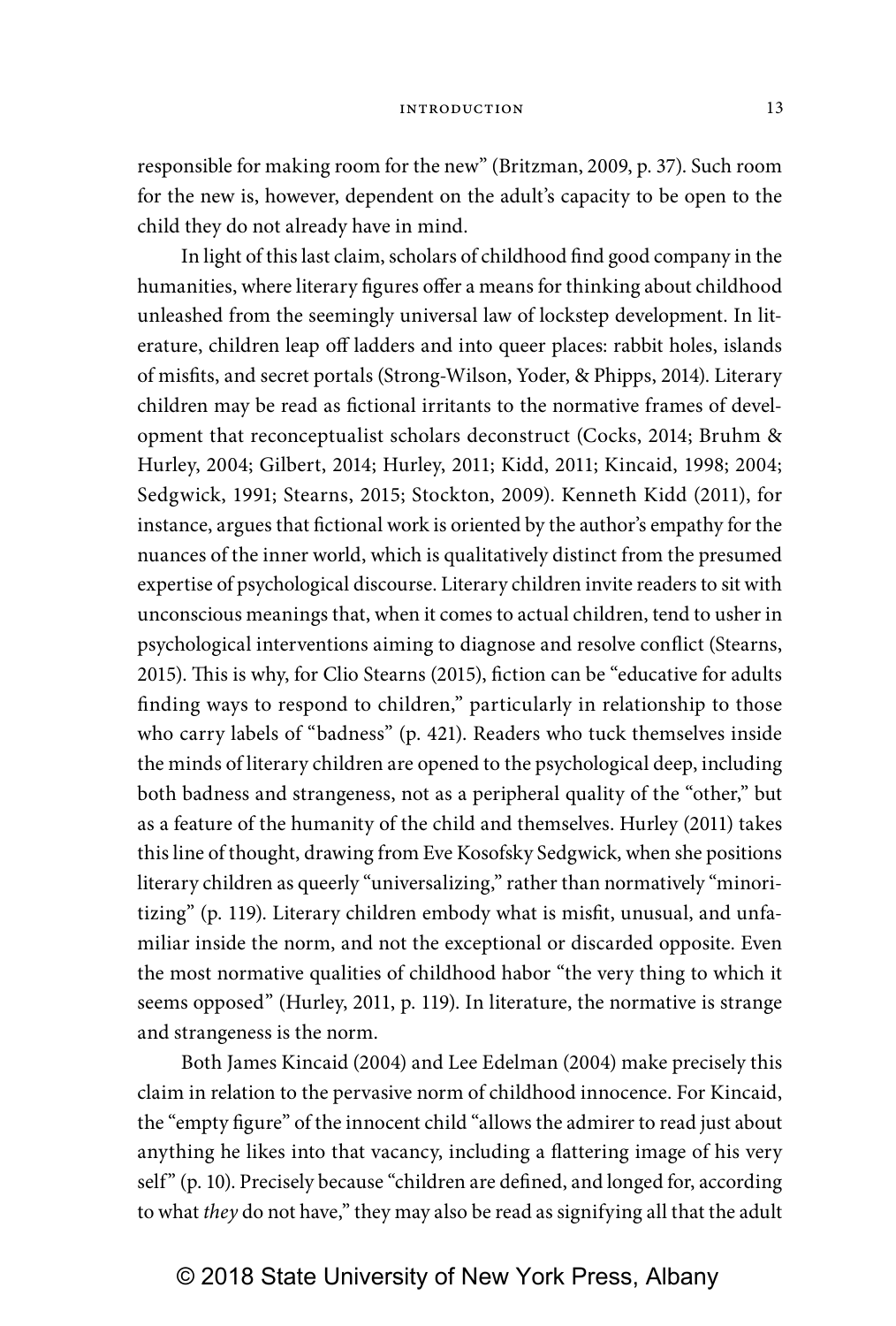admirer wants but cannot admit about their own desire (Kincaid, 2004, p. 10, original emphasis). As Kincaid argues, the anxious claim to protect the child's innocence permits access to desire, albeit in the form of negation. Ironically, claims of innocence are carried on the very dynamic of desire they consciously oppose. Thinking with Kincaid, Jen Gilbert (2014) explains that so long as the child is constructed as innocent, the adult's desire can be held simultaneously "in play and at bay" (p. 11). For both Gilbert and Kincaid, the concept of innocence is not itself innocent, but rather a projection of the adult's repressed desire, its pitch revealed in heated pleas for the child's protection.

Edelman (2004) adds the "privileged emblem" of the child "as future" to highlight another paradox (p. 57). In the promise of newness held in the child's future resides the adult's stalwart wish for no change at all. Edelman's (2004) language is cautionary: The emblem of the child as future has the effect of "ensnaring us" into stagnant terms of existence that "coagulate around its ritual reproduction" (p. 30). The child figure is an effect and embodiment of reproduction, and on this ground, Edelman recommends that we abandon the "privileged emblem" altogether (p. 57). He rather encourages the embrace of the oppositional status of "negativity"—all that is antisocial about desire—as the best chance we have to pierce "the screen of futurity" that keeps in place political engines churning out normative temporality, culture, and sexuality (p. 31).13 Kincaid and Edelman challenge us to notice how constructions of innocence and futurity harbor the very dynamics that they seem to oppose. Just as Kincaid unearths the adult's repressed desire in discourses of childhood innocence, Edelman finds Freud's controversial death drive in claims of futurity. These arguments position Kincaid and Edelman as allies to reconceptualist theorists who challenge neutral ideas of childhood, with a view to reclaim the disruptive potential of queer politics, theory, and futurity.

However, because the child figure of Edelman's critique is not queer, and may even be, as Gilbert (2014) observes, "an antonym to queerness," he overlooks how the nonconformity of children may topple the normative narrative he builds around their presumed futurity (p. 13). Adding another layer of critique, Hannah Dyer (2017) challenges Edelman's argument for the way it presumes a privileged child already endowed with futurity, an assumption that, in Dyer's view, disavows entrenched colonial legacies that continue to deny minoritized children access to this scripted promise. Such critiques raise a question about the meanings of childhood falling outside of Edelman's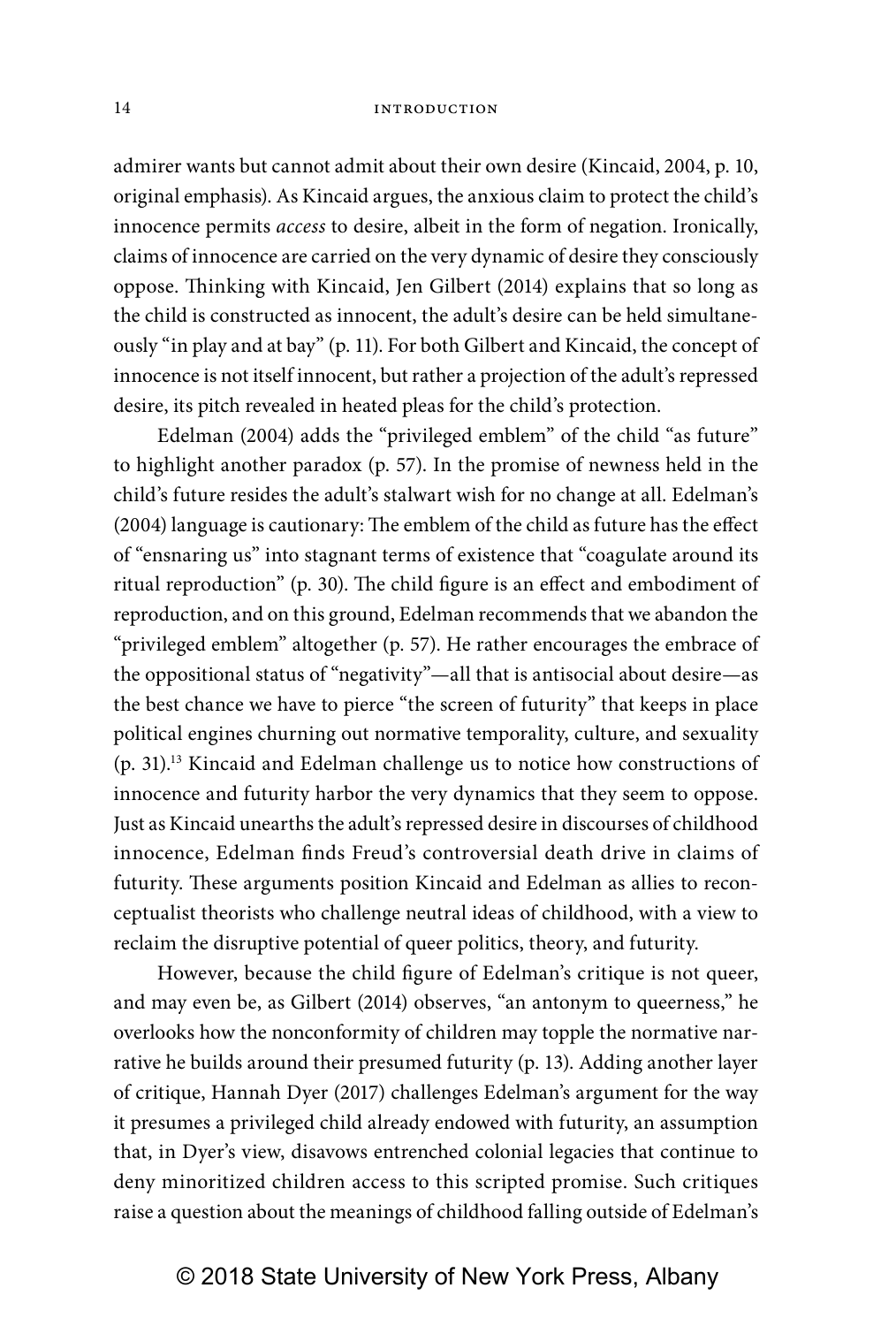march to reproductive futurism. In relation to this last point, Kathryn Bond Stockton's (2009) seminal work engages precisely this question in her examination of child figures that disturb the emblem of Edelman's critique. "There are ways of growing," Stockton (2009) writes, "that are not growing  $up$ " (p. 11, emphasis added). Her analysis centers on the queer child to expose, "the elegant, unruly contours of growing that don't bespeak continuance" (p. 13) to the "ultimate goal" of reproductive futurity (p. 25). Stockton focuses on how the queer child figure unmoors normative conceptions of growth, symbolizing, in her words, "extension, vigor, and volume" (2009, p. 11).<sup>14</sup> The queer figure embodies disturbance, and not reproduction, as the ground of childhood and being itself.

Before Stockton, of course, Carolyn Steedman's (1995) Strange Dislocations unearthed one of the first queer child figures in Goethe's Mignon. Steedman's study of "Mignon's progress" is a story of mutations—what Stockton calls sideways growth—that does not easily fit into motifs that would render her development recognizable (p. 21). Steedman (1995) highlights the significance of Mignon's ambiguous age, unexplained physical ailments, and difficulties with language, described by one translator as "possible autism" (p. 40). At times appearing as a young child and at other times as an adolescent, Steedman (1995) notes that, "[t]here is something wrong with Mignon" (p. 24). This child's ambiguity also troubles the borders of the male/female binary while her bodily contortions represent a forbidden sexuality. All this adds up to mystery that does not coincide with linear time. As Steedman (1995) puts it, Mignon "has no past story to explain her abnormal development" (p. 40). This child rather embodies the elusive qualities of being that cannot be tied to a certain or known point of origin. In many ways, Mignon's "no past" dovetails with queer theory insofar as it disrupts the fantasy of an expectable future unfolding seamlessly from an identifiable beginning (p. 40). Mignon's elusive qualities—in age, language, health, gender, and sexuality—dislocate the predictable direction of reproductive futurity, and rather dance alongside uncertainty, the unknown, and death.<sup>15</sup> All these qualities suggest that if childhood may herald the future, the future is that which cannot be known in advance of its arrival.<sup>16</sup>

Childhood beyond Pathology follows the lead of critical, reconceptualist, and queer scholars to examine the child as symbolic of complex social and subjective worlds. If the reconceptualist movement tends to focus on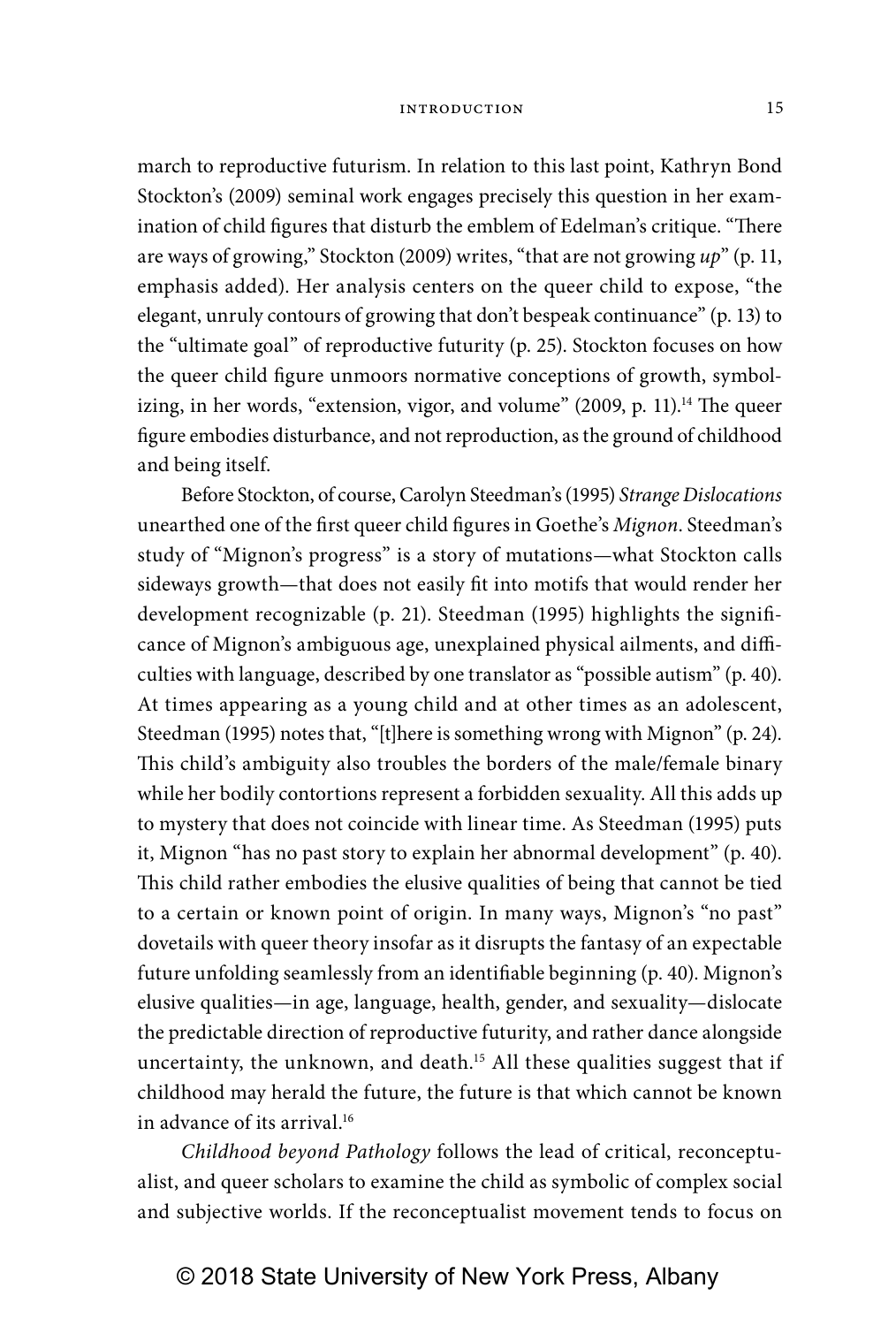classroom life to challenge the predominance of developmental psychology, and if queer theory attends to the disruptive plots of growth represented by literary children, Childhood beyond Pathology can be located somewhere in between. That is, I read fictional texts as revealing emotional truths about children, and in turn, cases involving actual children as harboring symbolic meanings that are deeper than any curriculum or diagnosis can represent. I begin with the assumption that scholars of childhood, education, and psychology have a lot to learn from reading multiple genres, including clinical case studies, history, novels, and the news. Here, I am thinking with Britzman (2015a) who reads both "literature" and "clinical descriptions" as "genres" that share in common "their interest in affecting narrative" (p. 140). The child figures of this book can be read as affecting narratives that represent particular historical and social conditions, but that also symbolize, in Britzman's (2010) words, "ephemeral worlds of internal objects, agencies, fantasies, and trains of thought that, while simultaneous with external reality, do not coincide" (p. 2). Throughout, I therefore read childhood as saying less about the external reality of individual children, and more about the "figurative force of their existence" as affected by social, political, and emotional worlds (Steedman, 1995, p. 5).

### A CAST OF CHARACTERS: OUTLINING THE CHAPTERS

The child figures of each chapter find themselves pulled into debates about the meaning of development, belonging, relationality, and existence as such. They show up in literary, clinical, theoretical, and historical narratives, bumping up against ideas about what it is like to be a child, and what a child should be like. They confront readers with tangles of history that resurface in unexpected ways and that return us to the surprising vulnerability of being born into the world. Each figure simultaneously disturbs normative claims of development and tumbles into an archive of debates involving concerned adults and caring professionals who argue about how to represent and receive the child's inner world.17 The debates that emerge are far- reaching, touching on questions about the agony of loss, the problem of language, the subject of violence, the pain of misrecognition, and the complications that emerge when adults try to help children confront these difficulties.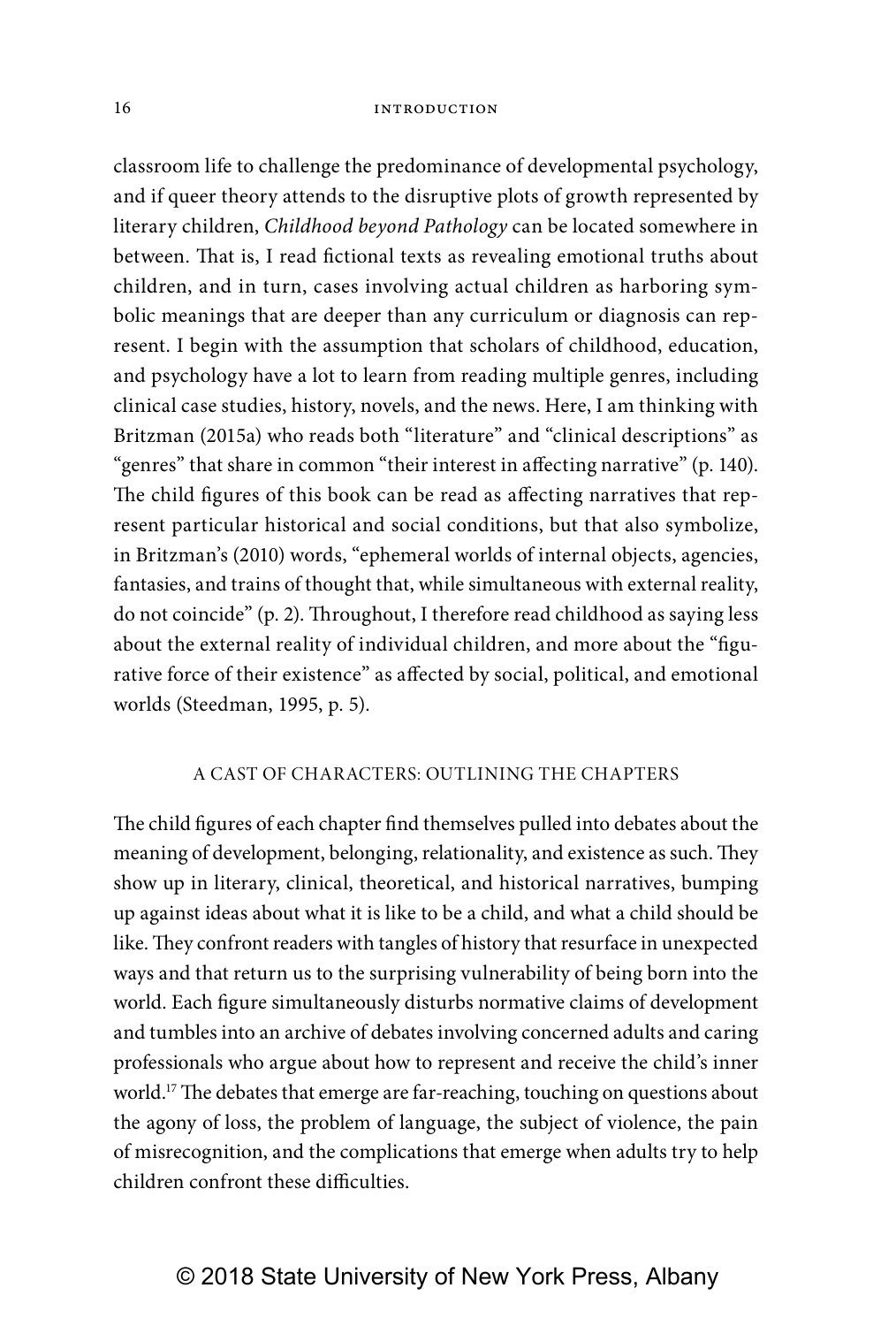In chapter 1, the replacement child brings into view the psychical conflicts associated with the inheritance of traumatic history (Schwab, 2010).<sup>18</sup> Against a backdrop of debates over Freud's concepts of mourning and melancholia, I introduce the figure of the replacement child to trace the ways in which history repeats across generations. At the same time, I suggest how the replacement child symbolizes the creative processes through which we may represent a relationship to history in new and meaningful ways. I take as my object of analysis Ann-Marie MacDonald's (2014) novel, Adult Onset, which features a replacement child struggling to work through a history of familial and cultural loss. The novel, I suggest, paints a portrait of the child as a haunted house symbolizing the abject return of loss repressed inside narratives of nation and normative growth. For scholars of childhood studies, education, and psychology, I read MacDonald's novel as an allegory of the emotional work of these fields. Beyond developmental stages that purport to chart growth, and beyond diagnostic categories that aim to capture children who fall outside normative scripts, this chapter theorizes and ultimately encourages the emotional labor of mourning false certainties as a generative mode of entering into the fields of childhood studies, education, and psychology.

Chapter 2 examines historical and contemporary debates over the meaning and treatment of neurodiversities in children, with a focus on psychoanalytic theories of autism. The chapter begins by acknowledging the implication of psychoanalysis in the construction of problematic theories of psychosis and cold or distant parenting (McGuire, 2016).<sup>19</sup> Recognizing that psychoanalysis remains a highly contested discourse, I trace shifts in analytic understandings of attachment and treatment that emerged in response to a growing diversity of patients affecting psychoanalytic discourse after the Second World War (Dockar- Drysdale, 1953; 1958; 1966; 1990; A. Freud, 1954; Jacobson, 1954; Stone, 1954; Tustin, 1972; 1981). My focus is on times when analysts admit mistakes and change their minds as symbolic of the ethical capacity to question, challenge, and revise the assumptions of their field (Alvarez, 1997; 2012; Ogden, 1997; Tustin, 1994). In particular, I trace the psychoanalytic turn away from the language of deficit toward strength- based theories focusing on the child's experiences of self- potency and privacy. To examine the significance of these shifts, I offer an analysis of Winnicott's (1971a) therapeutic consultation with a six-year-old patient named Bob, published in 1965.<sup>20</sup> Winnicott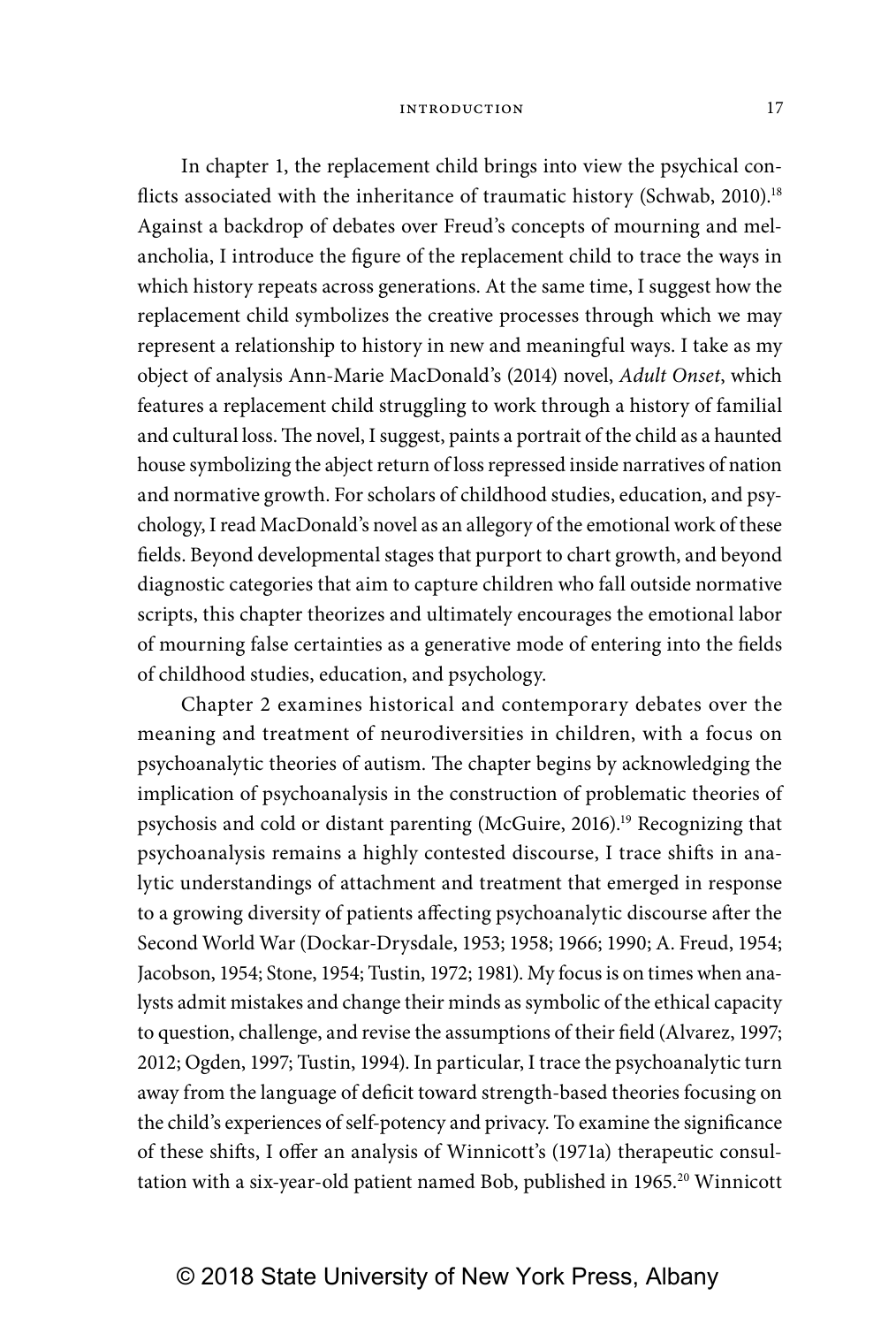does not give us any evidence to settle on a diagnosis of the child, nor is this the aim of my chapter. Rather, I use this historical case to show how analytic interpretation is affected by the child's communication and not simply a mechanism designed to change the patient's mind.

Chapter 3 analyzes how colonial legacies of racism—specifically anti-Black racism—set unequal terms and conditions delimiting which children are included within the category of innocence and childhood itself (Bernstein, 2011; Faulkner, 2011; Ferguson, 2001; Levander, 2006; Walcott, 2017). I borrow Steven Bruhm's (2012) concept of the counterfeit child to examine the split logic that constructs Black children as non- children who are always already deserving of punishment, incarceration, and death. Building on Bruhm's counterfeit child figure, my discussion also examines the adjacent category of adolescence. In particular, I show how the privileged category of childhood innocence denied to Black children graduates to an unmarked masculinity that is denied to Black teenagers. The focus of my analysis is on Ken Corbett's (2015) account of the case of Leticia King, a fifteen- year- old Black transgender adolescent who, in 2008, was murdered by a white classmate, fourteen-year-old Brandon McInerney. My discussion highlights how race and gender impact the courtroom construction of Leticia's adolescent embodiment as counterfeit to her murderer's purportedly benign masculinity. More broadly, the case of Leticia opens questions about how the racist logic that protects white privilege also condones the murder of Black children and youth.

Chapter 4 examines the literary representation of colonial legacies of violence intended for a young adult readership. Against a backdrop of censorship debates, I focus on the controversies surrounding Sherman Alexie's (2007) National Book Award winner and New York Times bestseller, The Absolutely True Diary of a Part-time Indian. At issue in arguments over Alexie's novel is a question of whether it counts as anticolonial Indigenous literature, defined as work that challenges the violent conditions upheld by colonial legacies. Also at issue is the question of whether schools and libraries should stock or censor the book on the grounds that its themes of violence, death, addiction, poverty, and sexuality are too difficult for its intended young readership. In this chapter, I read censorship debates as rooted in colonial discourses of protection and innocence that presume a settler child reader not already implicated in or impacted by colonial legacies of violence. Turning inside the pages of Alexie's novel, I unearth an avatar of childhood not predicated on either the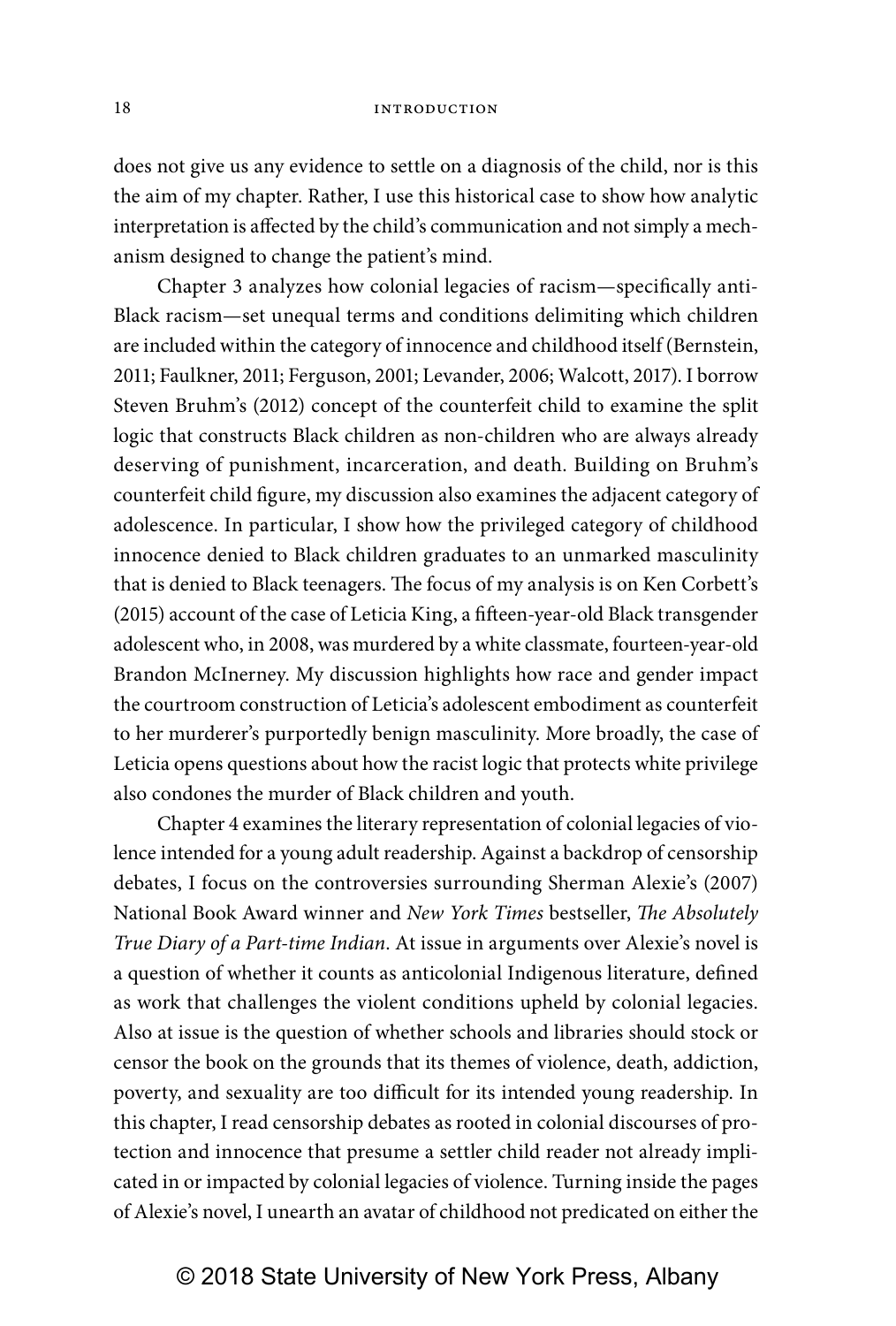protection or loss of innocence, but rather on the creative work of survivance that both predates and disrupts colonial scripts. Alexie's novel shows us what it can mean to have a good fight with history, and why claims of childhood innocence should themselves be a thing of the past.

Chapter 5 speculates about the meaning of gender embodiment through a discussion of trans and nonconforming childhood. My discussion traces debates about the status of gender diagnosis as rendered in the fourth and fifth editions of the Diagnostic and Statistical Manual of Psychological Disorders (DSM). Despite shifts in language, I show how diagnosis functions to pathologize gender diversity, and ultimately valorize the adult's presumed expertise over the child's self-knowledge. Taking the side of the child, I turn to Winnicott's (1953) discussion of transitional phenomena to posit a theory of transgender as a creative process of embodying multiplicity otherwise collapsed in cisgender norms. I bring these insights to a clinical case involving a five- year- old child. My discussion focuses on the need for new metaphors to represent the psychic life of gender as inherently conflictive and not solely a problem to cure in trans and gender nonconforming children. Winnicott's notion of transitional phenomena offers one such metaphor through which to posit a theory of transgender as a integrative capacity that, in his words, "makes the individual feel that life is worth living" (1971b, p. 65).

Two frames of interpretation undergird my study throughout. The first highlights the symbolic use of child figures to uphold normative terms of existence that, in the name of education or happy and bright futures, can evacuate the complexities of inner life—particularly for children who challenge "previously established parental, therapeutic, or academic templates" (Bruhm & Hurley, 2004, pp. xx-xxi). Through this first lens, I bring into view what John Wall (2010) calls, "the inherited languages and mores" that no child chooses, and yet, that "already shape the structures of their lives and thinking from birth" (p. 13). The second frame focuses on "work done with children" (Winnicott, 1971a, p. 8) to suggest something about how adults and children may interpret these inherited conditions "in new ways for themselves and in relation to their own open and unfolding futures" (Wall, 2010, p. 13). As it signifies in this book, work done with children refers to the analytic work that adults and children do together, but also to the analytic work that adults do with their own childhoods to resignify inherited legacies and meanings.<sup>21</sup> In Judith Butler's (2004b) words, this effort may be described as a "practice